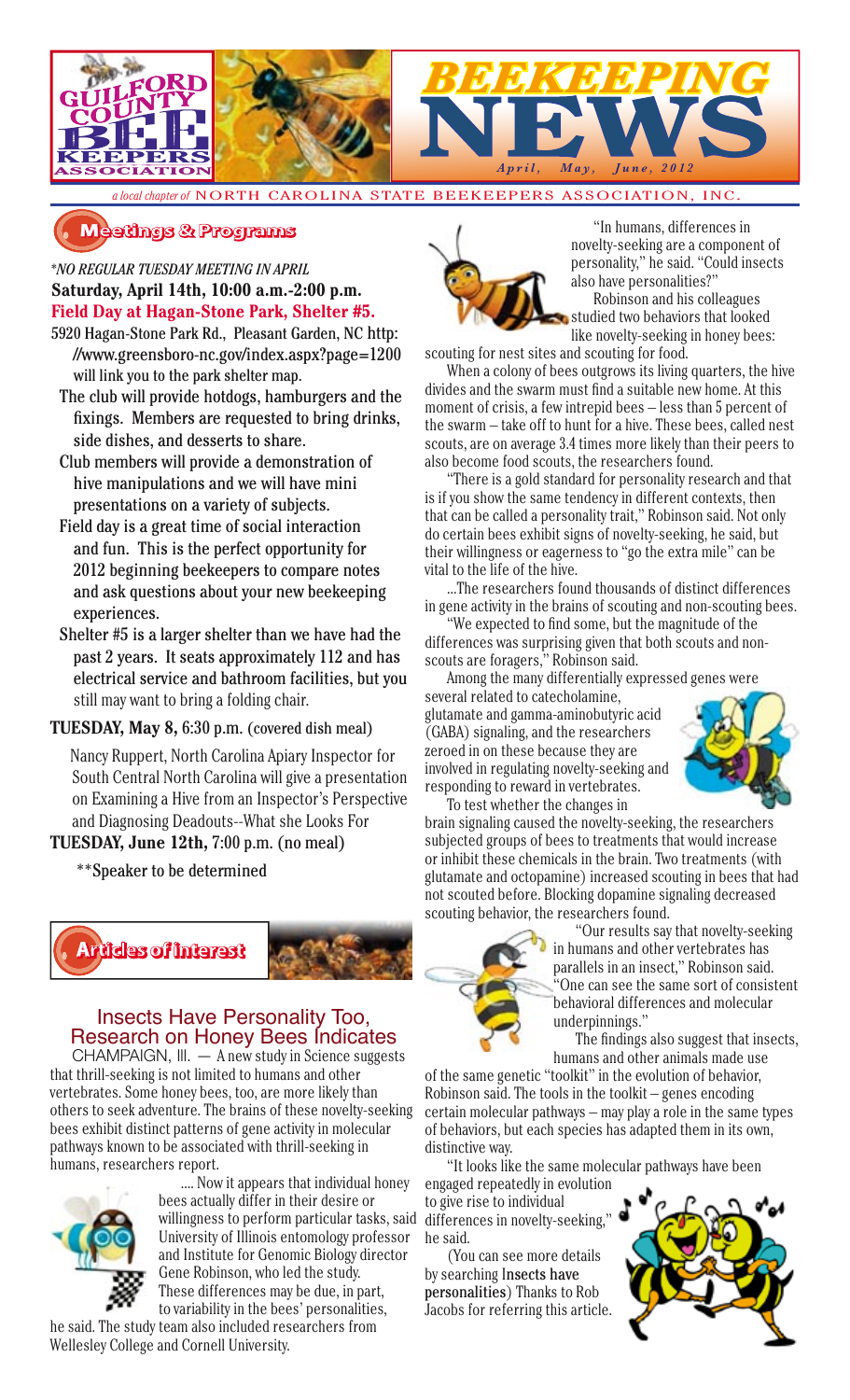

### By Mark Ward Technology correspondent, BBC News **Honey bees use vibration to communicate while inside the**

**hive...** Monitoring devices are being put in bee hives across Scotland as part of a project to keep an eye on their health.

The monitors record temperature and use a microphone to record the hum the bees make while working and resting.

Already the project has started to show the many different hums bees use to co-ordinate their work.

The project is also helping to

work out which environmental forces and factors are behind the decline in bees and other pollinators.

The monitor is the invention of Huw Evans, who swapped his former trade of electronic engineering for beekeeping. He said the desire to get a better idea of what was happening inside a colony came to him after a few bad experiences with hives on the verge of swarming.

Mr Evans knew of the work done in the 1950s by



BBC sound engineer and beekeeper Eddie Woods, who created a device that analysed the sounds made by bees in a hive.

Mr Woods claimed that more than 90% of the inspections beekeepers made of their hives were unnecessary because, most of the time, the bees were fine. In those cases, all a beekeeper did when he looked through the combs was upset the bees and stunt honey production.

To fine tune his beekeeping, Mr Woods produced a device called the "apidictor" that helped spot when hives needed help because they were sick, running low on stores or close to swarming.

The downside of using the apidictor was that a beekeeper still had to visit a hive and insert a microphone to listen to the hum within.

The varroa mite is one of many pests that sap the health of a colony of bees

Mr Evans' monitor updates the apidictor using modern digital signal processors and algorithms designed to recognise different hums. He has set up a company called Arnia to commercialise the device.

"Every job a bee does inside a hive makes a slightly different noise," he said. "So if we can listen to the mass of sound

within the hive and possibly dissect that, we can find out a lot about the inner dynamics within the hive.

"We started off looking for swarm prediction but when we began trawling through the data we noticed some other features. The monitor can give an indication of the strength of the hive, the fitness of the hive, how fast the hive is building, their intent to swarm and other such things." *to read more of this article search the title and these below also!*



Saturday, 17 March 2012 13:33 Written by [Horacio Mezziga](http://www.apinews.com/en/component/k2/itemlist/user/1507-horaciomezziga) By professor Eric Mussen of the University of California Davis Despite a growing worldwide clamor to ban pesticides linked to honey bee deaths, multiple factors contribute to the declining honey bee population, not just one class of insecticides, says Extension Apiculturist and noted honey bee expert Eric Mussen of the UC Davis Department of Entomology.

# **Bayer Initiates Global 'Bee Care Program'**

## **Bayer Bee Care Centers to open in Europe and the USA will further promote bee health.** *Compiled by staff*

Published: Feb 21, 2012

Bayer initiates a global "Bee Care Program" to further promote bee health. As part of the program, two "Bayer Bee Care Centers" are to be established. In Europe, one center is scheduled to open in Monheim, Germany, in mid-summer. A second center, which will focus on North America, is planned for later in the year in North Carolina.

"The Bee Care Program and the establishment of the Bee Care Centers will bring Bayer`s extensive experience and knowledge in bee health under one roof and will ensure that dedicated resources for bee health are available," Plischke said.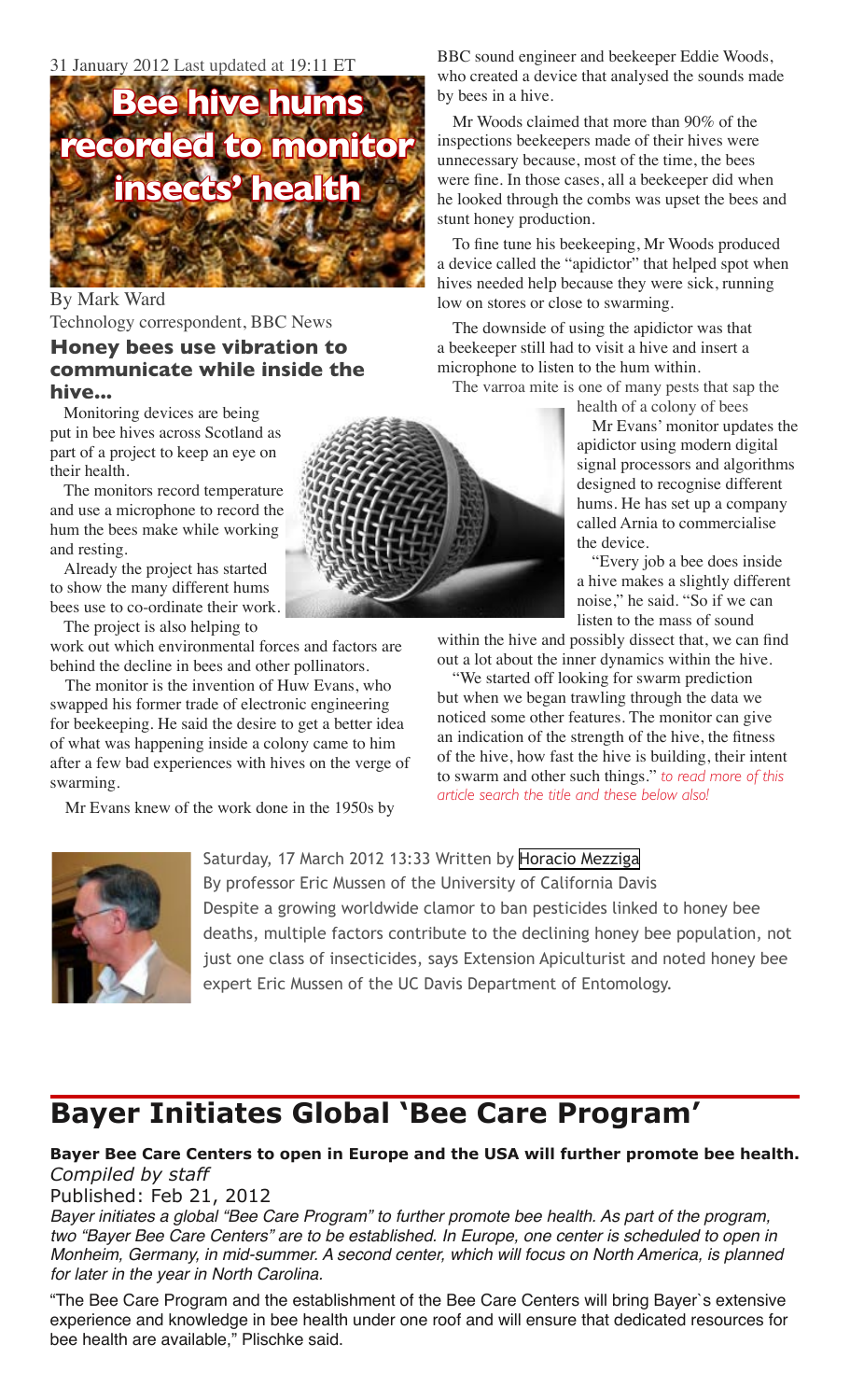### *USA- HONEYBEE PROBLEM NEARING A "CRITICAL POINT"*

Friday, 13 January 2012 18:29 Written by [Horacio Mezziga](http://www.apinews.com/en/component/k2/itemlist/user/1507-horaciomezziga)

Article written by Claire Thompson

Anyone who's been stung by a bee knows they can inflict an outsized pain for such tiny insects. It makes a strange kind of sense, then, that their demise would create an outsized problem for the food system by placing the more than [70 cropst](http://en.wikipedia.org/wiki/List_of_crop_plants_pollinated_by_bees)hey pollinate -- from almonds to apples to blueberries -- in peril.

Although news about Colony Collapse Disorder (CCD) has died down, commercial beekeepers have seen average population losses of about 30 percent each year since 2006, said Paul Towers, of the Pesticide Action Network. Towers was one of the organizers of [a conference that brought together beekeepers and environmental](http://www.sacbee.com/2012/01/10/4177304/beekeepers-are-critical-to-economy.html)  [groups](http://www.sacbee.com/2012/01/10/4177304/beekeepers-are-critical-to-economy.html) this week to tackle the challenges facing the beekeeping industry and the [agricultural economy](http://www.enewspf.com/latest-news/science-a-environmental/30059-honey-bee-losses-impact-food-system-and-economy.html) by proxy.

"We are inching our way toward a critical tipping point," said Steve Ellis, secretary of the National Honey Bee Advisory Board (NHBAB) and a beekeeper for 35 years. Last year he had so many abnormal bee die-offs that he'll qualify for disaster relief from the U.S. Department of Agriculture (USDA).

In addition to continued reports of CCD -- a still somewhat mysterious phenomenon in which entire bee colonies literally disappear, alien-abduction style, leaving not even their dead bodies behind -- bee populations are suffering poor health in general, and experiencing shorter life spans and diminished vitality. And while parasites, pathogens, and habitat loss can deal blows to bee health, research increasingly points to pesticides as the primary culprit.

"In the industry we believe pesticides play an important role in what's going on," said Dave Hackenberg, cochair of the NHBAB and a beekeeper in Pennsylvania.

Of particular concern is a group of pesticides, chemically similar to nicotine, called [neonicotinoids\(](http://en.wikipedia.org/wiki/Neonicotinoid)neonics for short), and one in particular called [clothianidin.](http://en.wikipedia.org/wiki/Clothianidin) Instead of being sprayed, neonics are used to treat seeds, so that they're absorbed by the plant's vascular system, and then end up attacking the central nervous systems of bees that come to collect pollen. Virtually all of today's genetically engineered Bt corn is [treated with neonics](http://blog.ucsusa.org/genetically-engineered-crops-in-the-real-world-%E2%80%93-bt-corn-insecticide-use-and-honeybees-2). The chemical industry alleges that bees don't like to collect corn pollen, but new research shows that not only do bees indeed forage in corn, but they also have multiple other routes of exposure to neonics.

The [Purdue University study,](http://www.plosone.org/article/info%3Adoi%2F10.1371%2Fjournal.pone.0029268) published in the journal PLoS ONE, found high levels of clothianidin in planter exhaust spewed during the spring sowing of treated maize seed. It also found neonics in the soil of unplanted fields nearby those planted with Bt corn, on dandelions growing near those fields, in dead bees found near hive entrances, and in pollen stored in the hives.

Evidence already pointed to the presence of neonic-contaminated pollen as [a factor in CCD.](http://www.grist.org/industrial-agriculture/2011-04-06-should-pesticides-be-banned-protect-bees-USDA-scientist-pettis) As Hackenberg explained, "The insects start taking [the pesticide] home, and it contaminates everywhere the insect came from." These new revelations about the pervasiveness of neonics in bees' habitats only strengthen the case against using the insecticides.

The irony, of course, is that farmers use these chemicals to protect their crops from destructive insects, but in so doing, they harm other insects essential to their crops' production -- a catch-22 that Hackenberg said speaks to the fact that "we have become a nation driven by the chemical industry." In addition to beekeeping, he owns two farms, and even when crop analysts recommend spraying pesticides on his crops to kill an aphid population, for example, he knows that "if I spray, I'm going to kill all the beneficial insects." But most farmers, lacking Hackenberg's awareness of bee populations, follow the advice of the crop adviser -- who, these days, is likely to be paid by the chemical industry, rather than by a state university or another independent entity.

Beekeepers have already teamed up with groups representing the almond and blueberry industries -- both of which depend on honey bee pollination -- to tackle the need for education among farmers. "A lot of [farm groups] are recognizing that we need more resources devoted to pollinator protection," Ellis said. "We need that same level of commitment on a national basis, from our USDA and EPA and the agricultural chemical industry."

Unfortunately, it was the EPA itself that green-lit clothianidin and other neonics for commercial use,[despite its](http://www.grist.org/article/food-2010-12-10-leaked-documents-show-epa-allowed-bee-toxic-pesticide-)  [own scientists' clear warnings](http://www.grist.org/article/food-2010-12-10-leaked-documents-show-epa-allowed-bee-toxic-pesticide-) about the chemicals' effects on bees and other pollinators. That doesn't bode well for the chances of getting neonics off the market now, even in light of the Purdue study's findings.

"The agency has, in most cases, sided with pesticide manufacturers and worked to fast-track the approval of new products, and failed in cases when there's clear evidence of harm to take those products off the market," Towers said.

Since this is an election year -- a time when no one wants to make Big Ag (and its money) mad -- beekeepers may have to suffer another season of losses before there's any hope of action on the EPA's part. But when one out of every three bites of food on Americans' plates results directly from honey bee pollination, there's no question that the fate of these insects will determine our own as eaters.

Ellis, for his part, thinks that figuring out a way to solve the bee crisis could be a catalyst for larger reform within our agriculture system. "If we can protect that pollinator base, it's going to have ripple effects ... for wildlife, for human health," he said. "It will bring up subjects that need to be looked at, of groundwater and surface water -- all the connected subjects associated [with] chemical use and agriculture."

## USA- SCIENTIST IS REQUESTING A LONGER TIME FRAME TO TEST PESTICIDES THAT COULD BE HARMFUL FOR BEES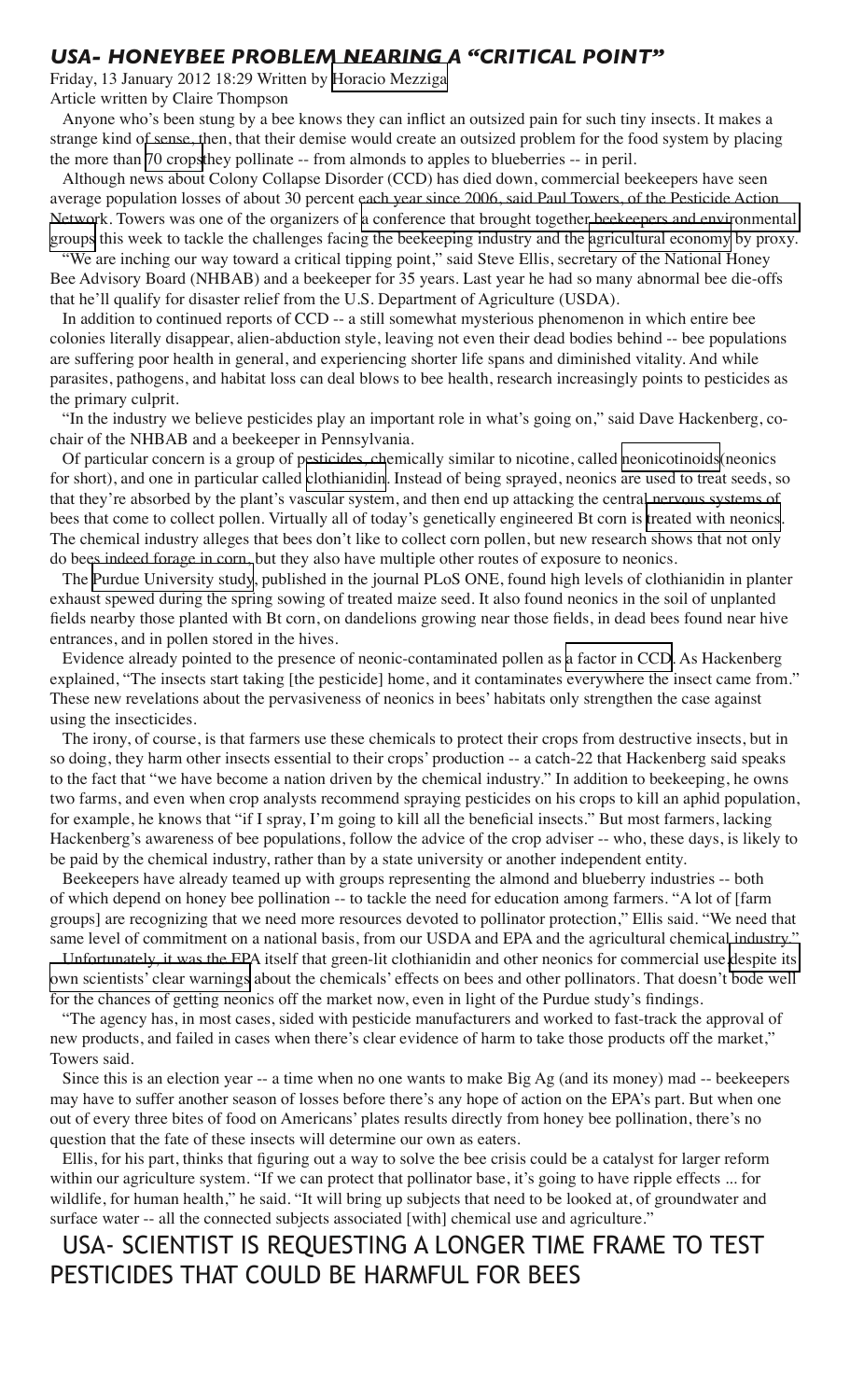# Pesticide may actually give honeybee virus an advantage

Keepers use it to kill infectious mites, but it could be helping the demise of U.S. colonies Haraz N. Ghanbari / AP

Honeybee colonies "have to be as healthy as possible going into the winter to survive and produce the next generation during the spring before dying off," one expert notes.

#### By Joseph Castro updated 1/27/2012 4:06:54 PM ET

A common pesticide used by beekeepers to kill honeybee-infecting mites temporarily leaves the bees more susceptible to a debilitating virus, new research suggests.

From [parasitic flies t](http://www.livescience.com/17718-fly-parasite-honeybees.html)o numerous [viruses](http://www.msnbc.msn.com/id/46167215/ns/technology_and_science-science/#), honeybee colonies across the globe have a lot of things threatening their survival, but perhaps no stressor is as disastrous as varroa destructor mites. The tiny vampiric arachnids latch onto bees of all stages of life and suck their "blood." Often in the process, the mites deliver to the bees deformed wing [virus](http://www.msnbc.msn.com/id/46167215/ns/technology_and_science-science/#) - which causes wing disfigurements in developing pupae, resulting in flightless bees that die shortly after their emergence. Both these mites and the deformed wing virus have been implicated in [colony collapse disorder](http://www.livescience.com/271-bees-wiped-cascade-deadly-events.html), and together they can wipe out an entire honeybee colony within a few years if left untreated, scientists have found.

The most successful weapon against these mites (at least those that haven't developed a resistance) has been pesticides called acaricides. However, scientists know little about the chemicals' effects on honeybee viruses. To find out, Joachim de Miranda, a bee ecologist at the Swedish [University](http://www.msnbc.msn.com/id/46167215/ns/technology_and_science-science/#) of Agriculture Sciences in Uppsala, Sweden, and his colleagues studied the effects of the common acaricide Apistanon levels of several viruses in honeybees.

To their surprise, they found that concentrations of deformed wing [virus](http://www.msnbc.msn.com/id/46167215/ns/technology_and_science-science/#) in treated bee colonies initially increased for a period, before ultimately dropping when more mites died (though the virus levels didn't fall below those seen in untreated colonies until the last week of the six-week treatment used in the study). If [future](http://www.msnbc.msn.com/id/46167215/ns/technology_and_science-science/#) studies conclusively show that Apistan causes a spike in the virulence of deformed wing virus, the findings could have implications for beekeepers, the researchers say.

"Make sure that you know that you absolutely have to treat before treating with acaricides," de Miranda told LiveScience. "If you don't have a lot of mites, then this treatment will only cause you more damage."

Of mites and viruses

. ..Because the bees need a critical number of members to effectively block out the cold, the colony must be healthy before and during the chilly season."They have to be as healthy as possible going into the winter to survive and produce the next generation during the spring before dying off," de Miranda explained. Previous studies showed that colonies that were effectively mite-free were still dying over winter, and bees that died had elevated levels of deformed wing virus, said Stephen Martin, a varroa mite expert at the University of Sheffield in the United Kingdom, who was not involved in the current research. "What we suspect is that the virus has now changed  $-$  it was initially reliant on varroa, but now virulent forms don't [rely on](http://www.msnbc.msn.com/id/46167215/ns/technology_and_science-science/#) that kind of transmission," Martin said, referring to the fact that over the winters, when the mites are dead, the virus can still be transmitted to other bees through their regurgitated food.

In light of this fact, beekeepers need to know how soon before winter they need to start treating their colonies for varroa mites, to ensure that the bees make it to spring.

A balance of evils

The researchers don't yet know what could have caused the initial spike they saw in deformed wing virus in the pesticide-treated bees, but suspect that Apistan could be working synergistically with the virus against the bees; alternatively, the chemical may be negatively affecting bee immunity, leaving them more vulnerable to the deformed wing virus.

Whatever the case, the study doesn't conclusively show that Apistan had an effect on virus levels, and the results could just be a statistical anomaly, Martin told LiveScience. The researchers are now looking to test how Apistan affects virus levels in the absence of varroa mites.

De Miranda doesn't think [beekeepers should be alarmed,](http://www.lifeslittlemysteries.com/1866-bee-truck-crash.html) because the virus spike wasn't significant enough to cause major damage, though using pesticide to treat bees with just low levels of the mites may not be the best idea. Colonies highly infested with mites need to be treated, he said, adding that "you have to see it as sort of a balance of different evils."

At the very least, the study shows that beekeepers should probably treat their colonies for more than six weeks ahead of chilly weather, because there were still substantial levels of deformed wing virus at the end of the study treatment.

"Beekeepers need to be aware that viruses don't sit still and things are continually changing," Martin said. Fifteen years ago acaricides that killed mites also reduced virus levels, but this is clearly not happening anymore, he said. "Things are not as straightforward as we once believed."

The study was published in the January issue of the journal Applied and Environmental Microbiology.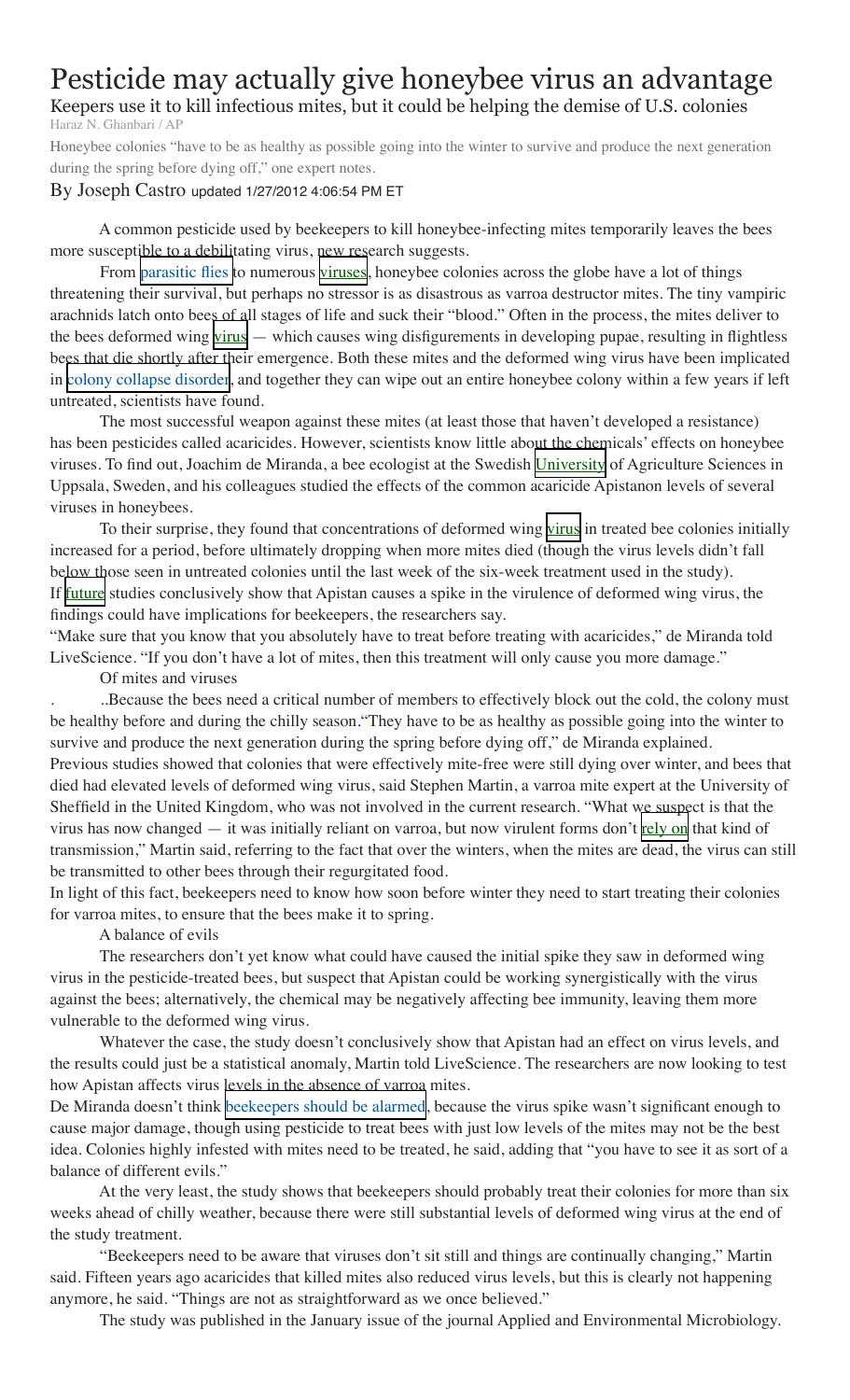# **Beekeepers Newsletter: Scientists launch fight back against mite that is wiping out bees...by making it self-destruct**

By DAVID DERBYSHIRE

Last updated at 1:04 AM on 26th December 2010

For 20 years it has ruthlessly attacked Britain's hives - wiping out millions of bees and bringing misery to honey producers. But now scientists have launched the fightback against the invasive, blood sucking varroa mite parasite - the world's biggest killer of bees.

The bug drills a hole in the honey bee's back and drinks its blood while injecting viruses to suppress the bee's immune system leaving it vulnerable to disease.

Attempts tried to wipe it out but they failed as it becomes increasingly resistant to chemicals. Now researchers have developed a new technique that turns off genes in the pest's DNA, forcing the bugs to self-destruct. Although the treatment is still experimental, it could eventually kill the mites without harming bees within years.

The breakthrough won't come soon enough for Britain's beleaguered honey bees - in England alone the population has shrunk

by 54 per cent since the 1980s as a result of the varroa mite, pesticides, industrial farming and disease.

Farmers say the decline could be disastrous for agriculture because bees are vital for pollinating crops and are worth an estimated £200 million to farming each year.

Dr Alan Bowman of the University of Aberdeen, who led the study, said the technique fooled the immune system of the parasite into attacking itself. 'This can target the mite in the hive,' he said. 'It would be completely selective – it wouldn't target the bees and wouldn't affect any other pollinating insects, such as ladybirds.'



A honeybee with a Varroa mite (circled) attached to it. Conservation groups are welcoming a breakthrough in the battle against the deadly.

Martin Smith, president of the British Beekeepers' Association, said: 'While this research is at the early stage, we are pleased that work is being undertaken to try to control the varroa mite which remains the largest threat to beekeeping in this country.
'We look forward to seeing further work in this area.' The 2mm varroa mite looks like a brown crab and first arrived in Britain in 1992 from the continent.Its rise has been linked to the mysterious 'colony collapse disorder' - where entire hives die off.

Dr Giles Budge, one of the UK's leading bee experts based in York, said the human equivalent of the mite would be having 'an organism on your back that's about the size of a dinner plate, which creates a hole through which it can feed and through which its family can feed', he said. 'The hole doesn't seal up - they drink blood through it and inject viruses into it,' he added.

The new treatment would allow beekeepers to treat the parasites without harming the bees. Currently they have to use pesticides.



Prof Francis Ratnieks, a bee researcher from the University of Sussex, said it could be a long time before it was used on British bees. 'It may be possible to use gene knockout techniques such as RNAi to learn more about the physiology of pests and to use this to develop ways of controlling them, maybe by the development and application of novel pesticides,' he told the BBC.

'But to do this is a huge undertaking involving many years of testing and certification.' Martin Smith, president of the British Beekeepers Association, said: 'While this research is at the early stage, we are pleased that work is being undertaken to

try and control the varroa mite which remains the largest threat to beekeeping in this country. We look forward to seeing further work in this area.'